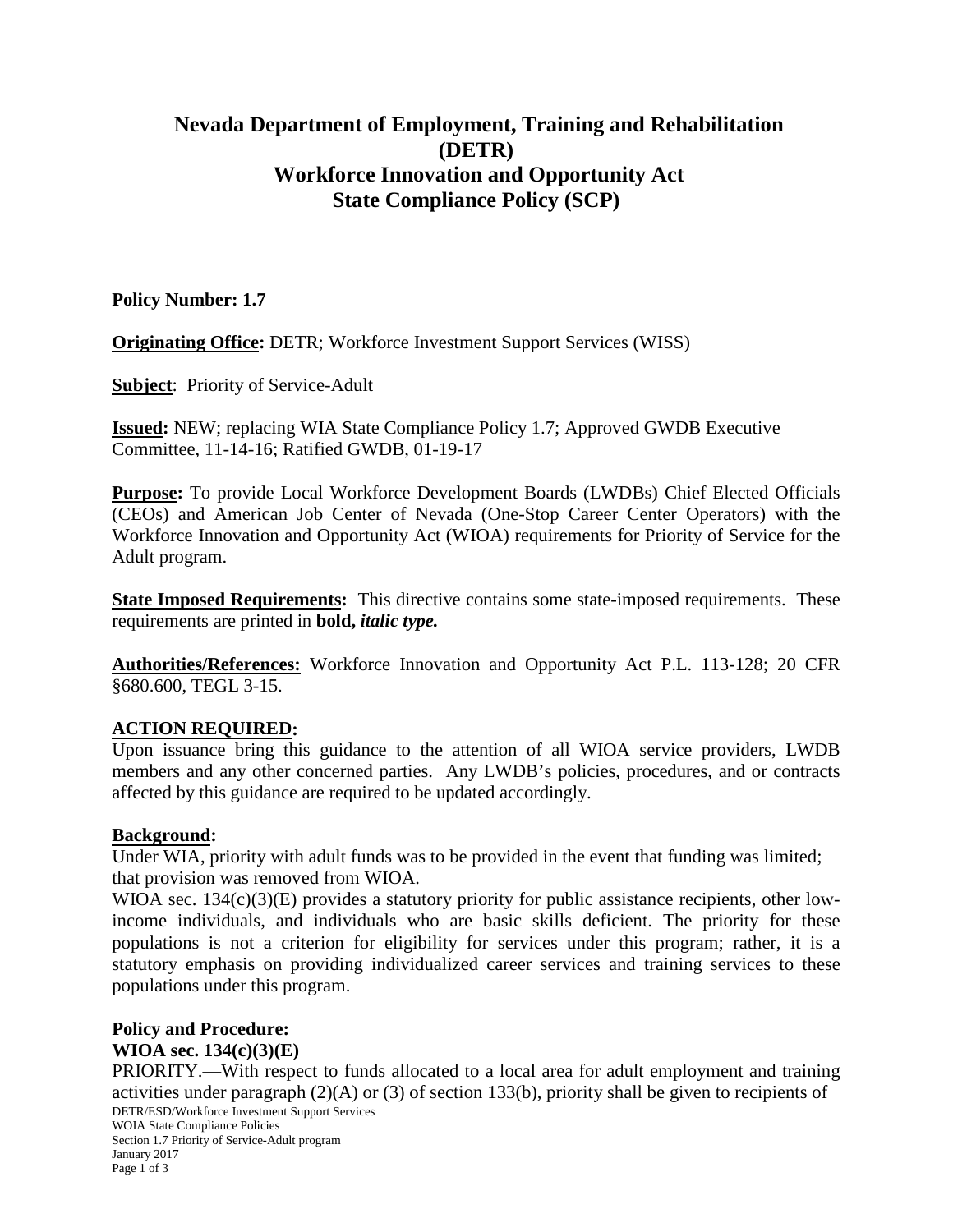public assistance, other low income individuals, and individuals who are basic skills deficient for receipt of career services described in paragraph  $(2)(A)(xii)$  and training services. The appropriate local board and the Governor shall direct the one-stop operators in the local area with regard to making determinations related to such priority.

## **(20 CFR §680.600)**

(a) WIOA sec.  $134(c)(3)(E)$  states that priority for individualized career services (see [20] CFR]§ 678.430(b)) and training services funded with title I adult funds must be given to recipients of public assistance, other low-income individuals, and individuals who are basic skills deficient (as defined in WIOA sec. 3(5)(B)) in the local area).

(b) States and local areas must establish criteria by which the one-stop center will apply the priority under WIOA sec.  $134(c)(3)(E)$ . Such criteria may include the availability of other funds for providing employment and training-related services in the local area, the needs of the specific groups within the local area, and other appropriate factors.

(c) The priority established under paragraph (a) of this section does not necessarily mean that these services only may be provided to recipients of public assistance, other lowincome individuals, and individuals who are basic skills deficient. The Local WDB and the Governor may establish a process that also gives priority to other individuals eligible to receive such services, provided that it is consistent with priority of service for veterans (see [20 CFR]  $\S$  680.650) and the priority provisions of WIOA sec. 134(c)(3)(E), discussed above in paragraphs (a) and (b) of this section.

### **(20 CFR §680.610)**

Funds allocated to the dislocated workers are not subject to this priority requirement.

### Priority for Adult Funds

WIOA also expanded the priority to include individuals who are basic skills deficient as defined in WIOA section 3(5).

Veterans and eligible spouses continue to receive priority of service for all DOL-funded job training programs, which include WIOA programs. However, as described in TEGL 10-09, when programs are statutorily required to provide priority for a particular group of individuals, such as the WIOA priority described above, priority must be provided in the following order:

(i) First, to veterans and eligible spouses who are also included in the groups given statutory priority for WIOA adult formula funds. This means that veterans and eligible spouses who are also recipients of public assistance, other low-income individuals, or individuals who are basic skills deficient would receive first priority for services provided with WIOA adult formula funds.

(ii) Second, to non-covered persons (that is, individuals who are not veterans or eligible spouses) who are included in the groups given priority for WIOA adult formula funds.

(iii) Third, to veterans and eligible spouses who are not included in WIOA's priority groups.

(iv) Last, to non-covered persons outside the groups given priority under WIOA.

NOTE: When past income is an eligibility determinant for Federal employment or training programs, any amounts received as military pay or allowances by any person who served on active duty, and certain other specified benefits must be disregarded for the veteran and for other individuals for whom those amounts would normally be applied in making an eligibility